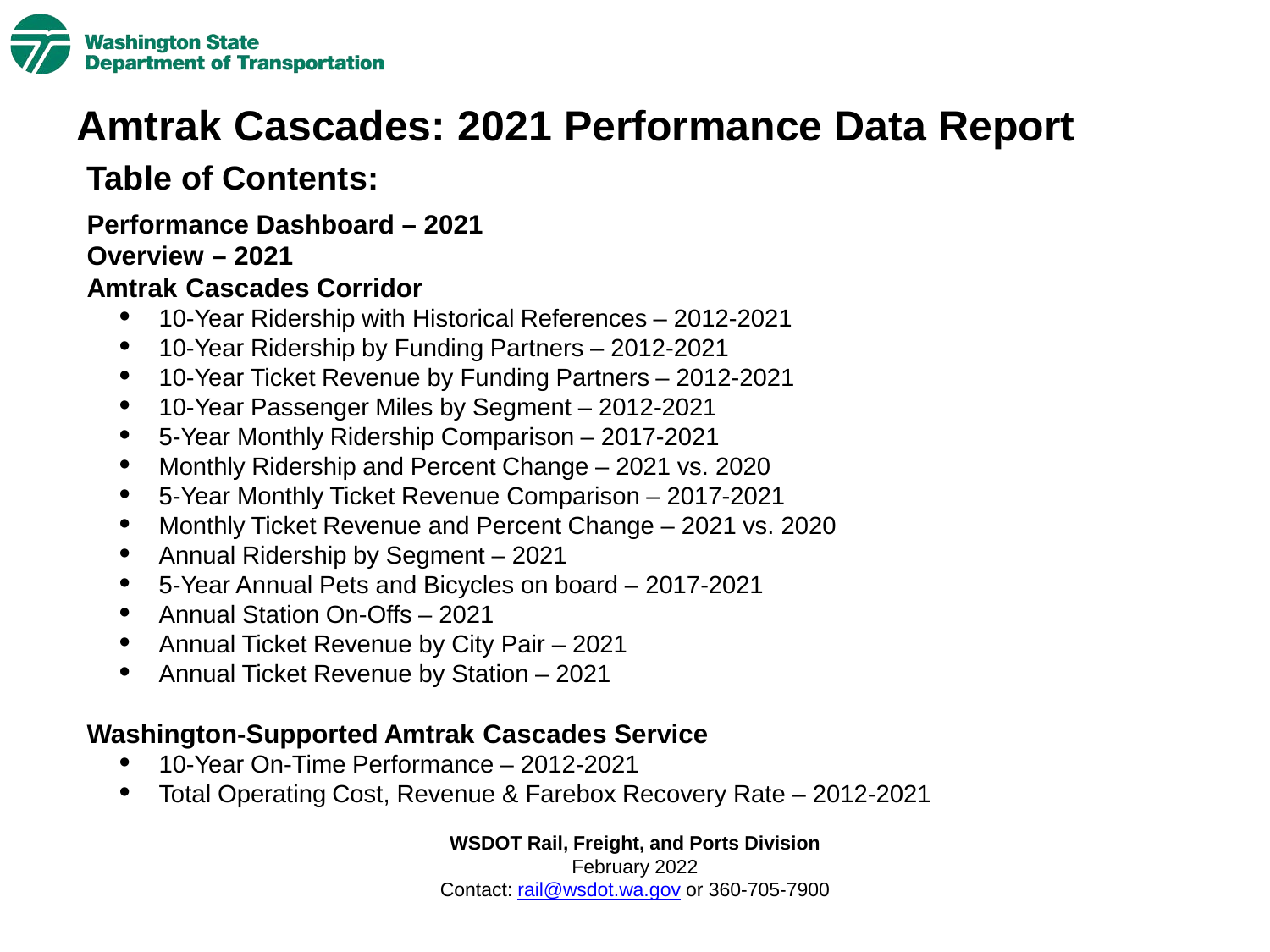

### **Performance Dashboard** – **2021\***

In 2021, Amtrak Cascades transported 251,000 riders with \$9,604,000 in ticket revenue.









### **Total Operating Cost, Revenue & Farebox Recovery Rate – 2012-2021 Washington-supported trains only**<br> **Example Secreting Costs**



\*Beginning in May 2021, Cascades service returned to two daily round trips between Seattle and Eugene, and three daily round trips between Seattle and Portland (up from one daily round trip at the start of the pandemic in 2020). All Amtrak Cascades service between Seattle and Vancouver, BC was suspended since March 2020.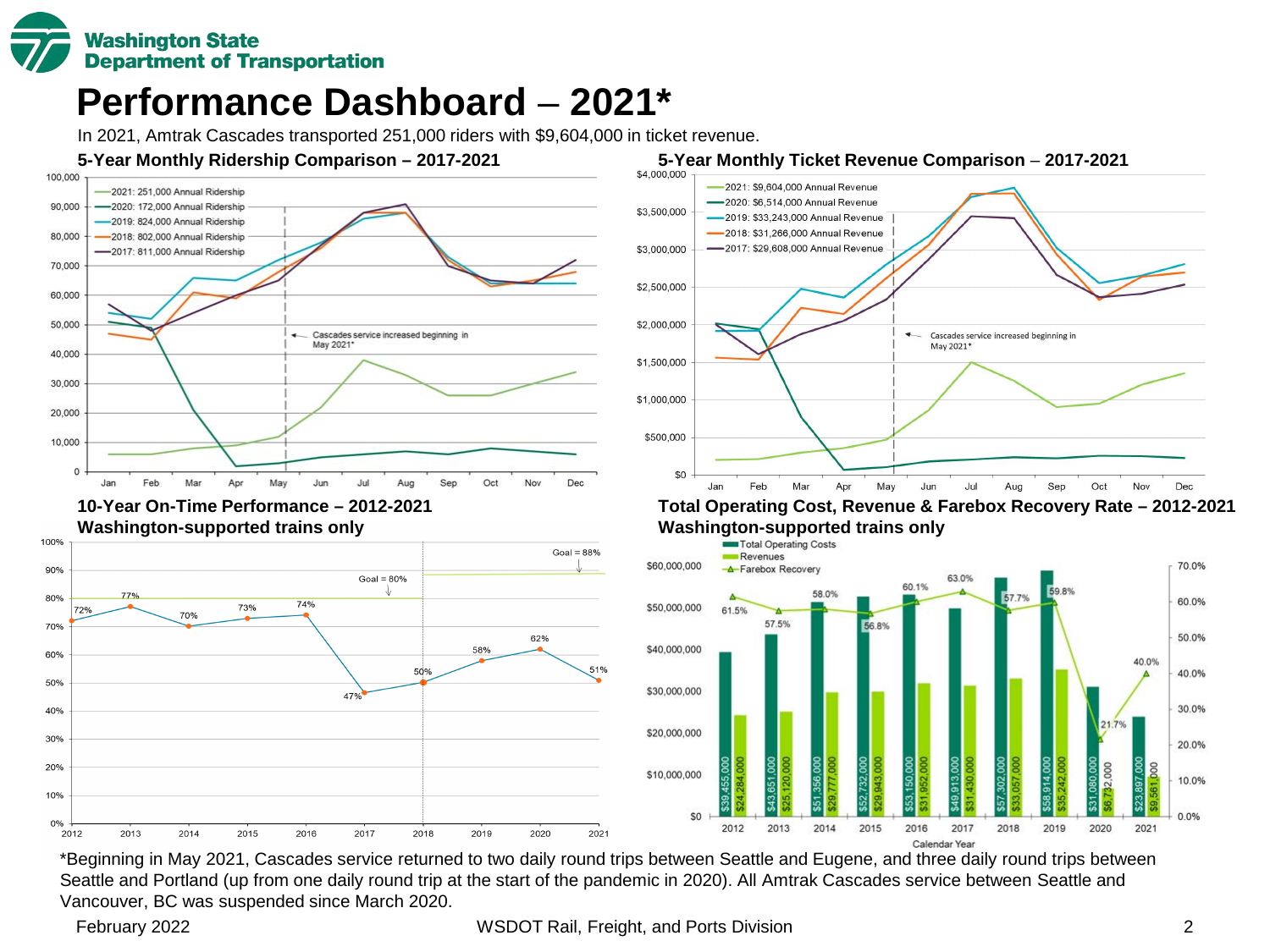### **Overview – 2021**

The Amtrak Cascades intercity passenger rail system is a service funded by Washington State Department of Transportation (WSDOT) and the Oregon Department of Transportation (ODOT). As sponsors and good stewards of state funds, WSDOT is committed to monitoring and reporting on Amtrak Cascades' performance.

This 2021 Annual Performance Data Report provides historical perspective trends in ridership, ticket revenue, passenger miles, on-time performance, and operating costs. It is designed to offer a quick reference for citizens, policymakers, and stakeholders interested in understanding how the state sponsored passenger rail program performs.

The COVID-19 pandemic resulted in significant changes to Amtrak Cascades beginning in March 2020 and continuing through 2021. The number of daily trains between Seattle and Portland was reduced from four daily roundtrips in 2019 to one daily trip at the start of the pandemic in 2020 and returning to three daily trips beginning in May 2021. The reduction in service was due to lower demand for train travel, which was resulted from state directives restricting non-essential travel. All Amtrak Cascades service between Seattle and Vancouver, BC was suspended due to the closure of the Canadian border beginning in 2020 and continuing throughout 2021. Comparison of 2019 data to 2021 data provides a clearer indication of trends pre- and postpandemic, while comparison of 2020 data to 2021 data offers a glimpse of changes throughout the pandemic.

| <b>Segment</b>                                     | <b>Trains</b>      |  |
|----------------------------------------------------|--------------------|--|
| Seattle, WA - Portland, OR                         | 504, 507           |  |
| Seattle, WA - Eugene, OR                           | 500, 503, 505, 508 |  |
| <b>Schedule Changes in May 2021</b>                |                    |  |
| Trains 500 and 508 now operate 7 days/week EUG-SEA |                    |  |
| Trains 503 and 505 now operate 7 days/week SEA-EUG |                    |  |
| Train 504 now operates 7 days/week PDX-SEA         |                    |  |
| Train 507 now operates 7 days/week SEA-PDX         |                    |  |

As a result of increased service levels, ridership increased 46% from 172,000 in 2020 to 251,000 in 2021. Ticket revenue totaled \$9.6 million in 2021, an increase of 47% from \$6.5 million in 2020.

On-time performance continues to challenge Amtrak Cascades service. In 2021, Amtrak Cascades on-time performance fell to 51%, compared to 62% in 2020. On-time performance is still below the goal of 88% that was contractually negotiated with track-owner, BNSF, and operator, Amtrak.

Service levels will be re-introduced in the future as COVID-19 restrictions change and ridership demand increases.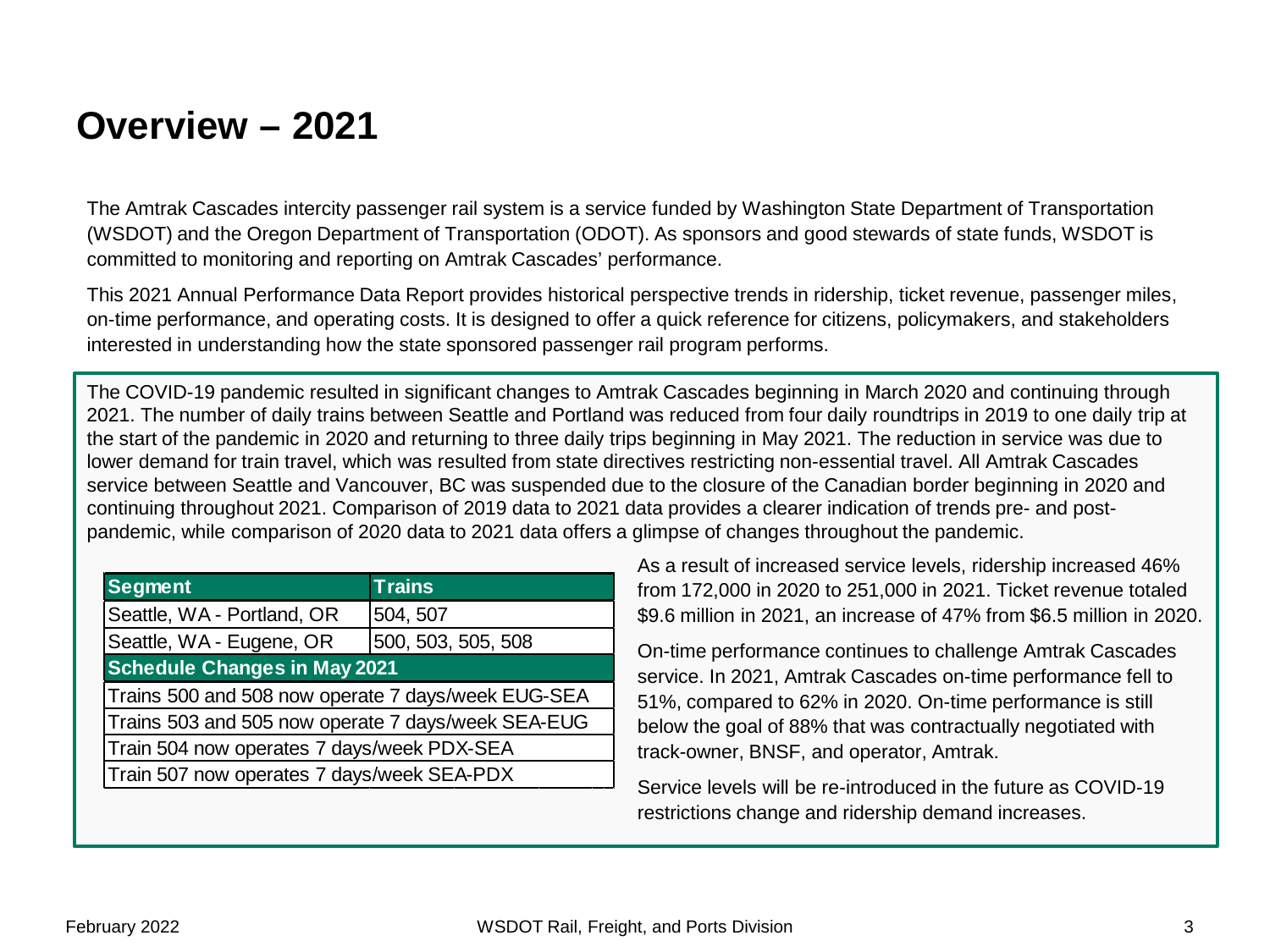

### **10-Year Ridership with Historical References** – **2012-2021**

| Year | <b>Ridership</b> | <b>Highlights</b>                                                                                                                                                                                                                                                                                                                                                                                   |
|------|------------------|-----------------------------------------------------------------------------------------------------------------------------------------------------------------------------------------------------------------------------------------------------------------------------------------------------------------------------------------------------------------------------------------------------|
| 2021 | 251,000          | A second daily roundtrip between Seattle and Eugene and a third daily roundtrip between Seattle and Portland began<br>operations on May 24th. Amtrak Cascades trains returned to the Pt. Defiance Bypass on November 18th. Ridership<br>increased 46% and revenue increased 47% when compared to 2020.                                                                                              |
| 2020 | 172,000          | Amtrak Cascades reduced service to one round trip between Seattle, WA and Eugene, OR (down from two round trips<br>between Seattle and Vancouver, B.C., four round trips between Seattle and Portland, OR, and two round trips between<br>Portland and Eugene) due to the COVID-19 pandemic restrictions and reduced demand. Ridership decreased 79% and<br>revenue decreased 80% compared to 2019. |
| 2019 | 824,000          | Ridership increased nearly 3% and revenue increased 6% compared to 2018. On-time performance improved<br>significantly over the course of 2019, rising from 45% in the first quarter to 71% in the last quarter.                                                                                                                                                                                    |
| 2018 | 802,000          | New Charger locomotives successfully complete first year of operations in the Pacific Northwest.                                                                                                                                                                                                                                                                                                    |
| 2017 |                  | All remaining federally-funded capital projects completed.<br>811,000   WSDOT's Stay Back From The Tracks safety campaign launched.<br>Point Defiance Bypass derailment in December.                                                                                                                                                                                                                |
| 2016 |                  | Ridership increased by approximately 10% over the previous year.<br>817,000 Five of WSDOT's ARRA program construction projects completed, for a total of 14 of 20 projects completed.<br>Pets on Trains program began in March.                                                                                                                                                                     |
| 2015 | 745,000          | New Tukwila Station dedicated in February.<br>20 years of Amtrak Cascades service commemorated at Pacific Central Station in Vancouver, British Columbia.                                                                                                                                                                                                                                           |
| 2014 | 781,000          | ODOT added two trainsets to the Amtrak Cascades service: Mt. Bachelor and Mt. Jefferson.                                                                                                                                                                                                                                                                                                            |
| 2013 |                  | 807,000 WSDOT and ODOT assumed all operations costs not covered by ticket revenues; federal assistance eliminated.                                                                                                                                                                                                                                                                                  |
| 2012 |                  | 836,000 Second phase of major upgrades to Seattle's King Street Station began.                                                                                                                                                                                                                                                                                                                      |

Ridership numbers are rounded to the nearest 1,000.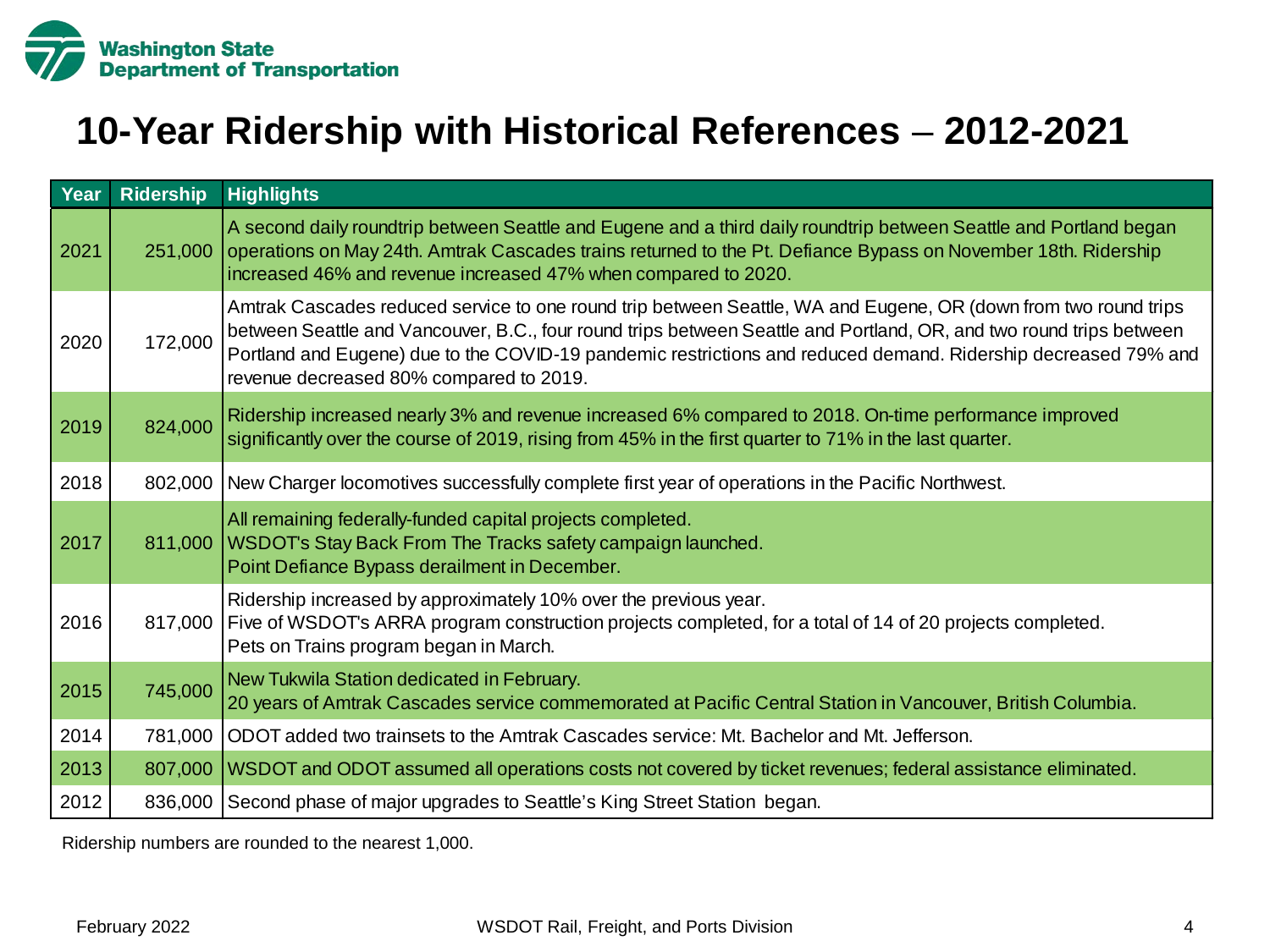

## **10-Year Ridership by Funding Partners** – **2012-2021\***



Note: On October 1, 2013, the federal government shifted responsibility for funding Amtrak Cascades services completely to the states, in accordance with the Passenger Rail Investment and Improvement Act of 2008. WSDOT and ODOT contract with Amtrak to operate the Amtrak Cascades service and it is now funded completely by ticket revenue and state funds.

\*Beginning in May 2021, Cascades service returned to two daily round trips between Seattle and Eugene, and three daily round trips between Seattle and Portland (up from one daily round trip at the start of the pandemic in 2020). All Amtrak Cascades service between Seattle and Vancouver, BC was suspended since March 2020.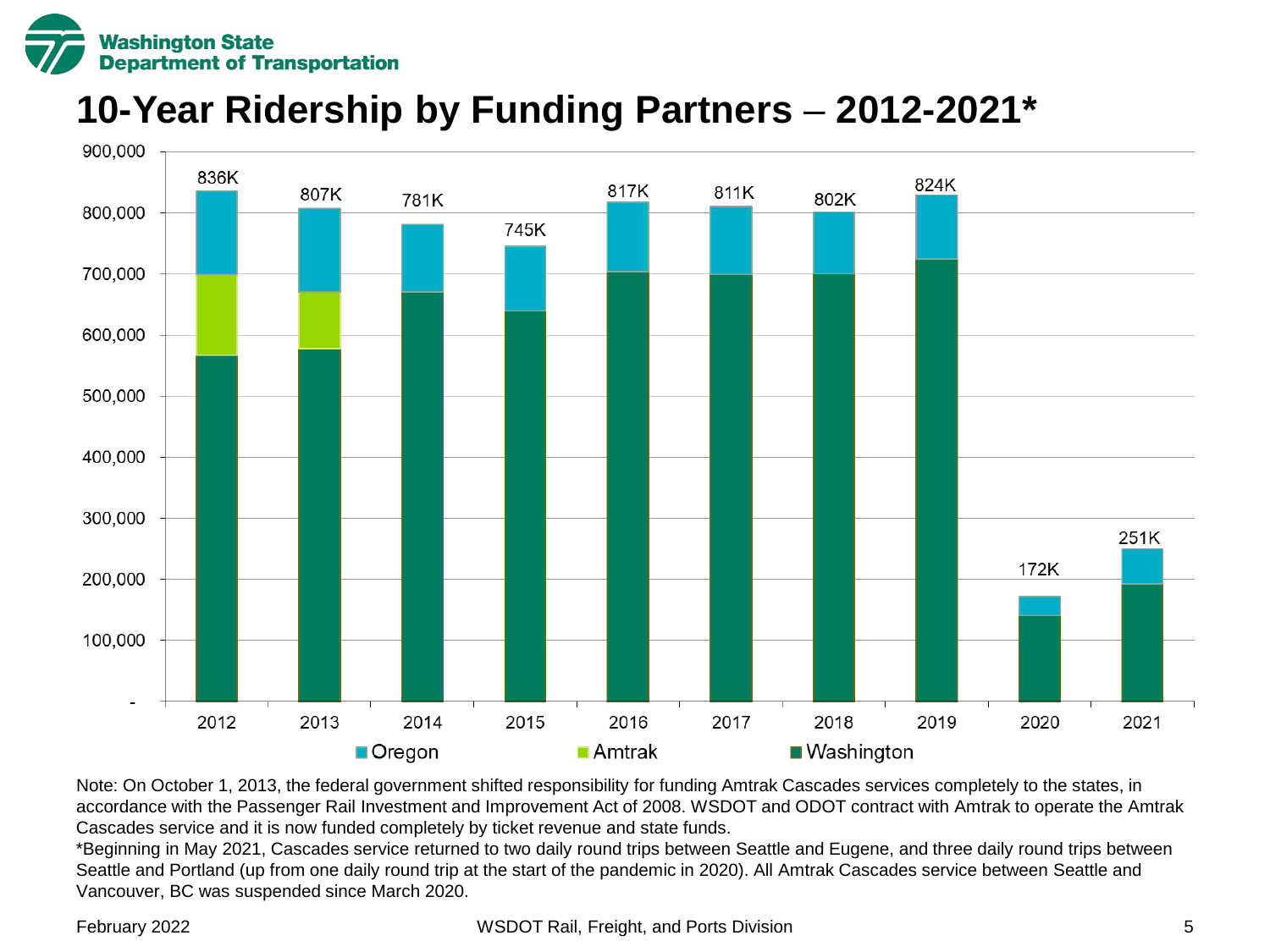

### **10-Year Ticket Revenue by Funding Partners – 2012-2021\***



\*Beginning in May 2021, Cascades service returned to two daily round trips between Seattle and Eugene, and three daily round trips between Seattle and Portland (up from one daily round trip at the start of the pandemic in 2020). All Amtrak Cascades service between Seattle and Vancouver, BC was suspended since March 2020.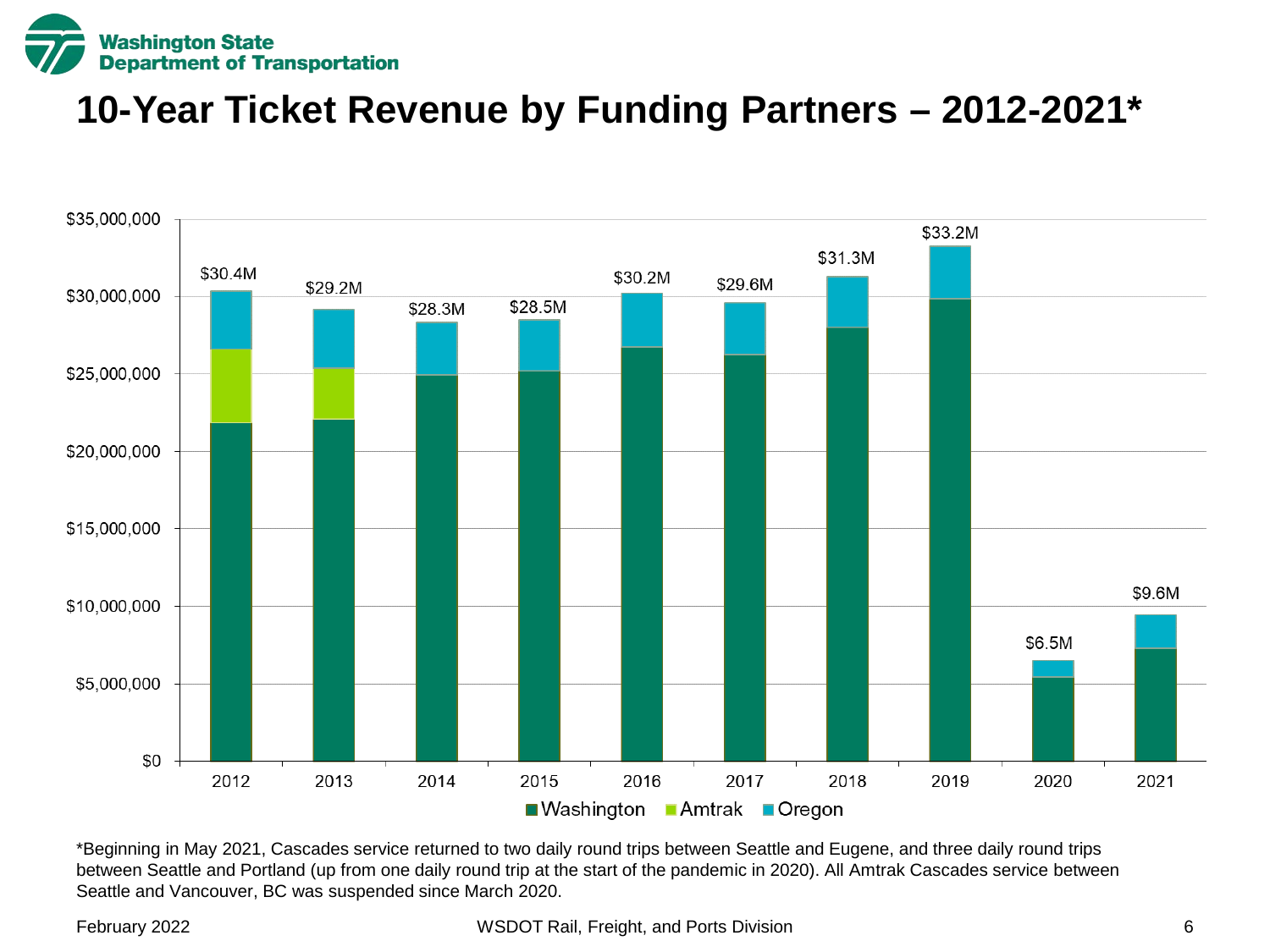

### **10-Year Passenger Miles by Segment – 2012-2021**



Passenger miles are the person miles traveled by Amtrak Cascades passengers between their origins and destinations along the corridor. \*Beginning in May 2021, Cascades service returned to two daily round trips between Seattle and Eugene, and three daily round trips between Seattle and Portland (up from one daily round trip at the start of the pandemic in 2020). All Amtrak Cascades service between Seattle and Vancouver, BC was suspended since March 2020, resulting in zero passenger miles for that segment.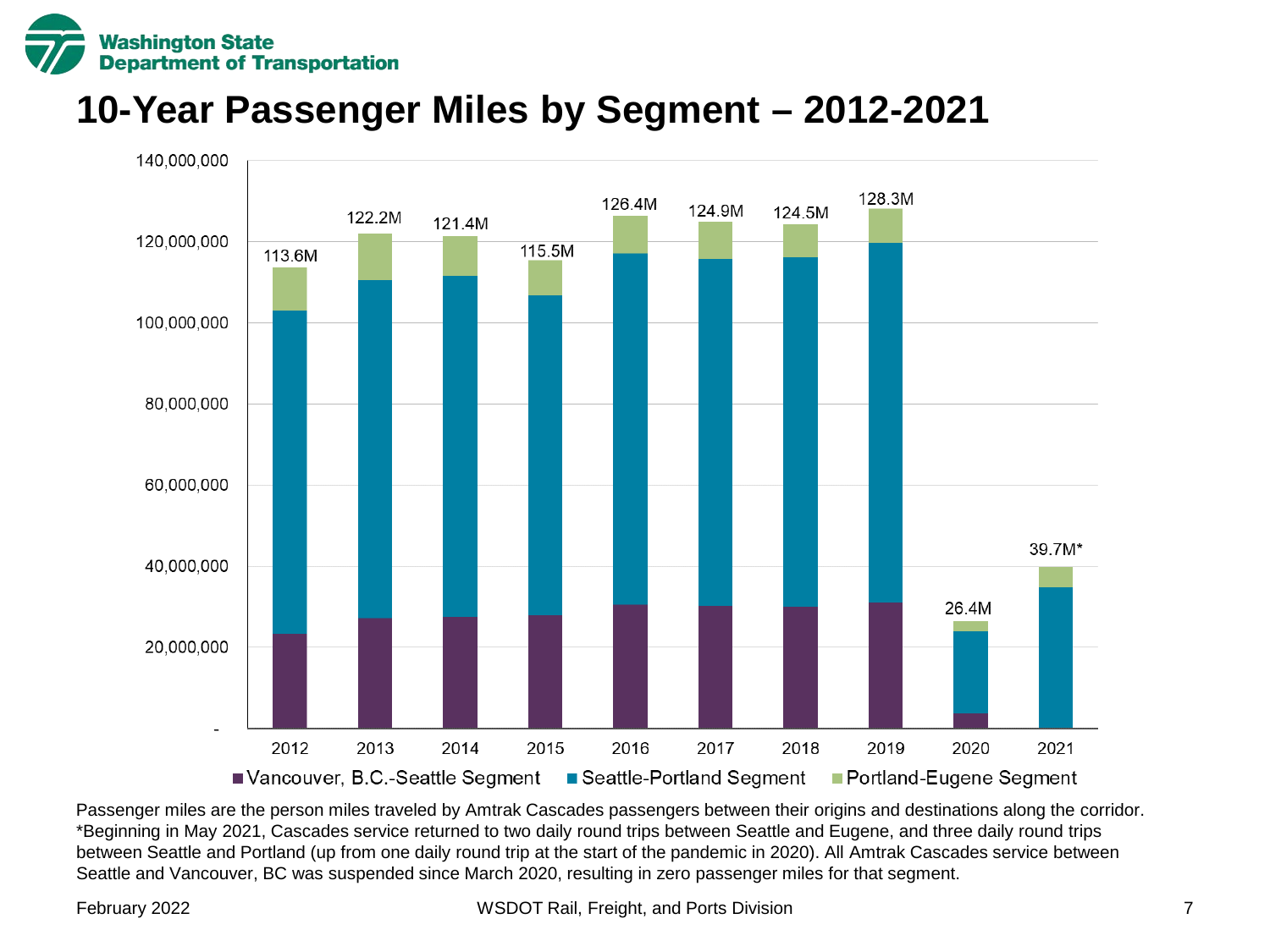

## **5-Year Monthly Ridership Comparison – 2017-2021**



\*Beginning in May 2021, Cascades service returned to two daily round trips between Seattle and Eugene, and three daily round trips between Seattle and Portland (up from one daily round trip at the start of the pandemic in 2020). All Amtrak Cascades service between Seattle and Vancouver, BC was suspended since March 2020.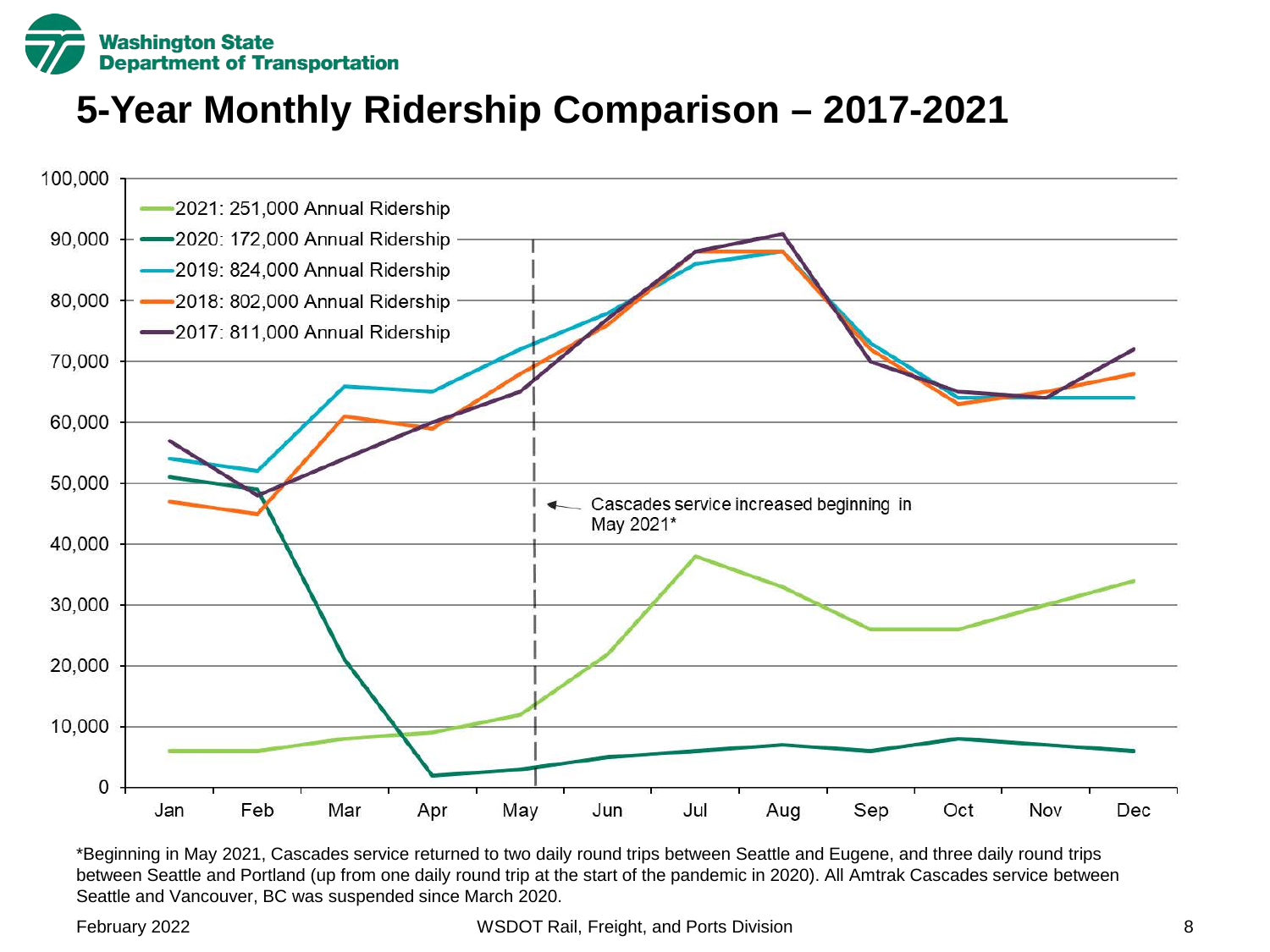

### **Monthly Ridership and Percent Change** – **2021\* vs. 2020**



\*Beginning in May 2021, Cascades service returned to two daily round trips between Seattle and Eugene, and three daily round trips between Seattle and Portland (up from one daily round trip at the start of the pandemic in 2020). All Amtrak Cascades service between Seattle and Vancouver, BC was suspended since March 2020.

### February 2022 **Example 2022** WSDOT Rail, Freight, and Ports Division 9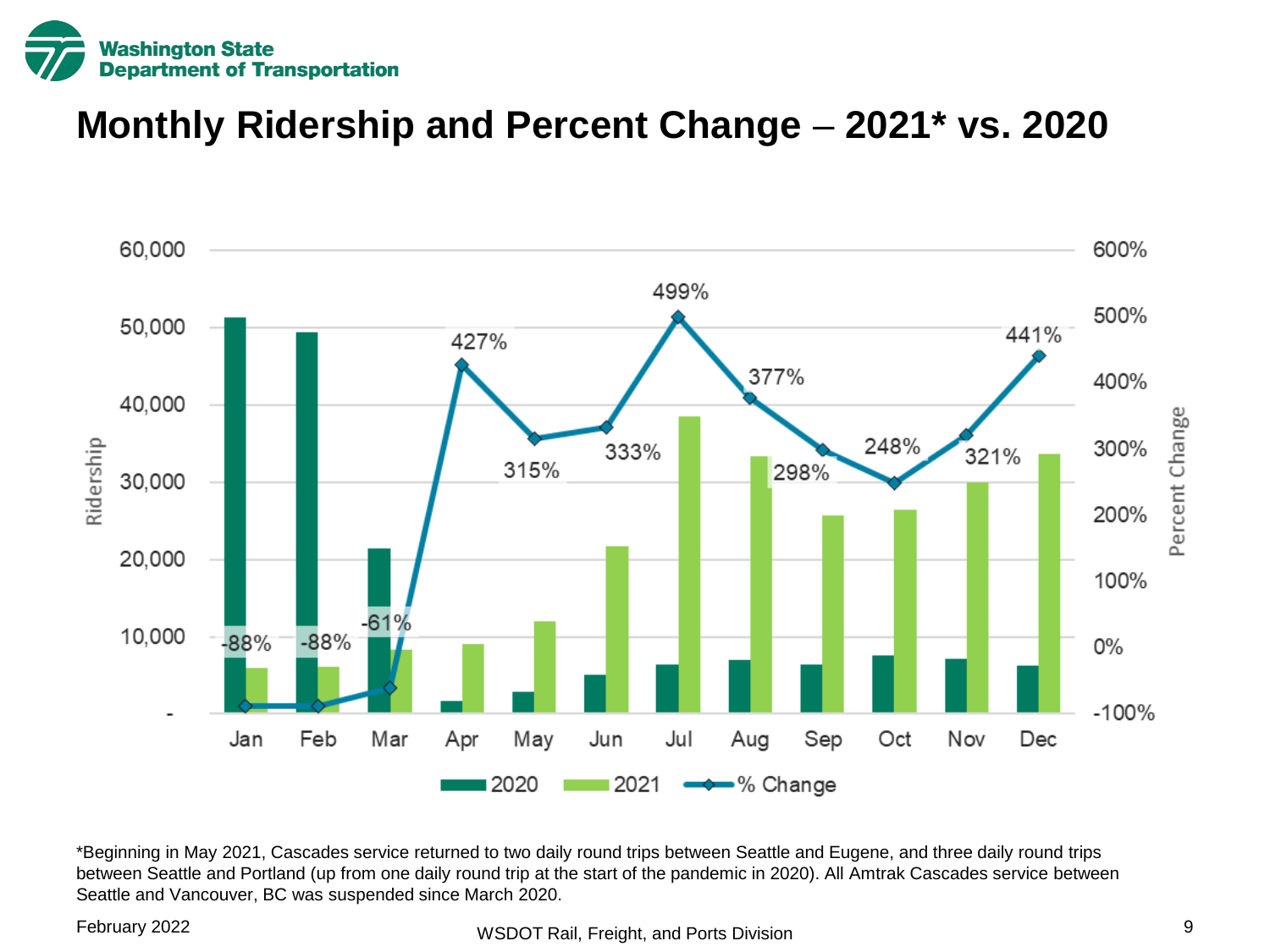

# **5-Year Monthly Ticket Revenue Comparison – 2017-2021**



\*Beginning in May 2021, Cascades service returned to two daily round trips between Seattle and Eugene, and three daily round trips between Seattle and Portland (up from one daily round trip at the start of the pandemic in 2020). All Amtrak Cascades service between Seattle and Vancouver, BC was suspended since March 2020.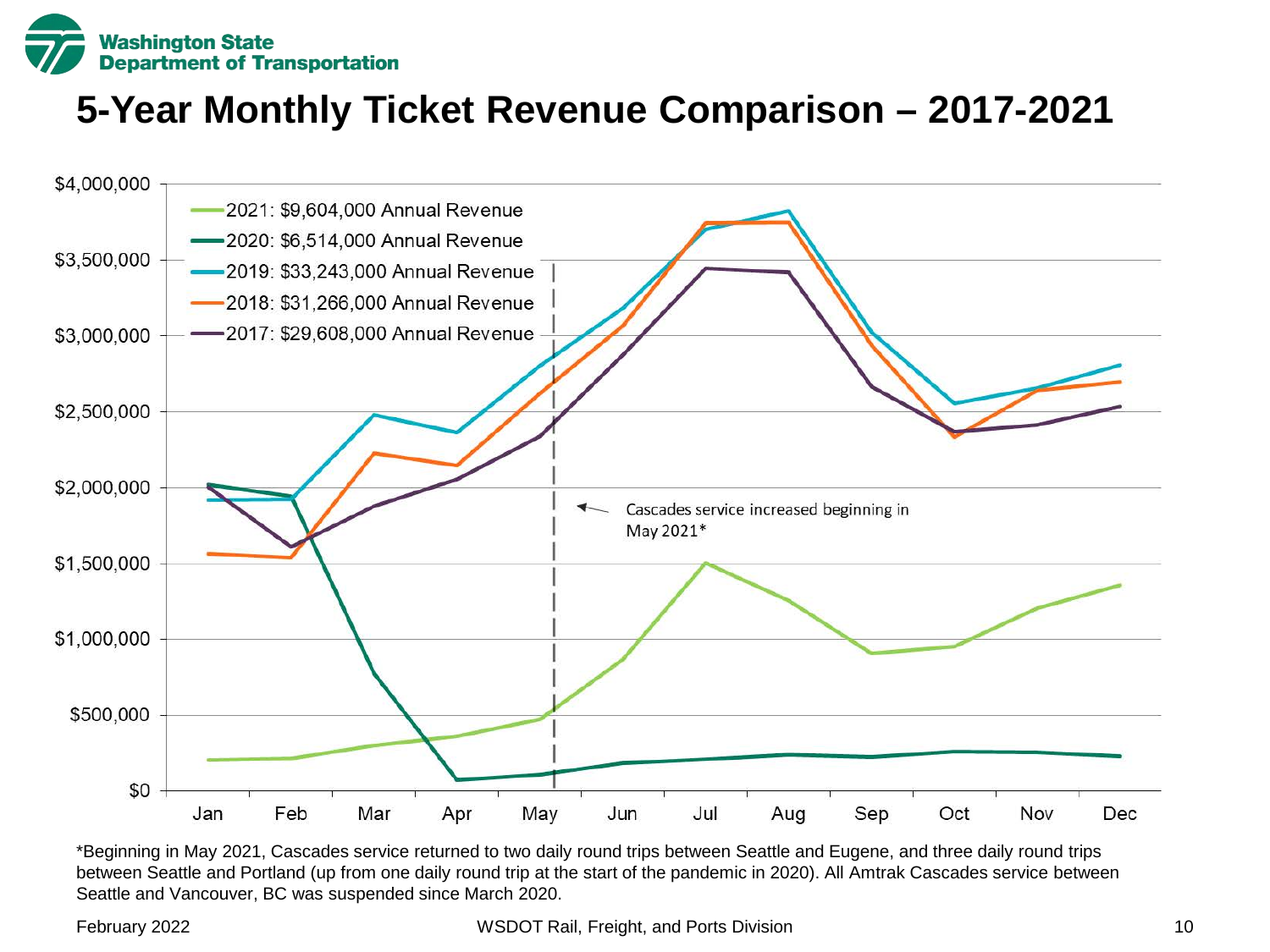

### **Monthly Ticket Revenue and Percent Change – 2021\* vs. 2020**



\*Beginning in May 2021, Cascades service returned to two daily round trips between Seattle and Eugene, and three daily round trips between Seattle and Portland (up from one daily round trip at the start of the pandemic in 2020). All Amtrak Cascades service between Seattle and Vancouver, BC was suspended since March 2020.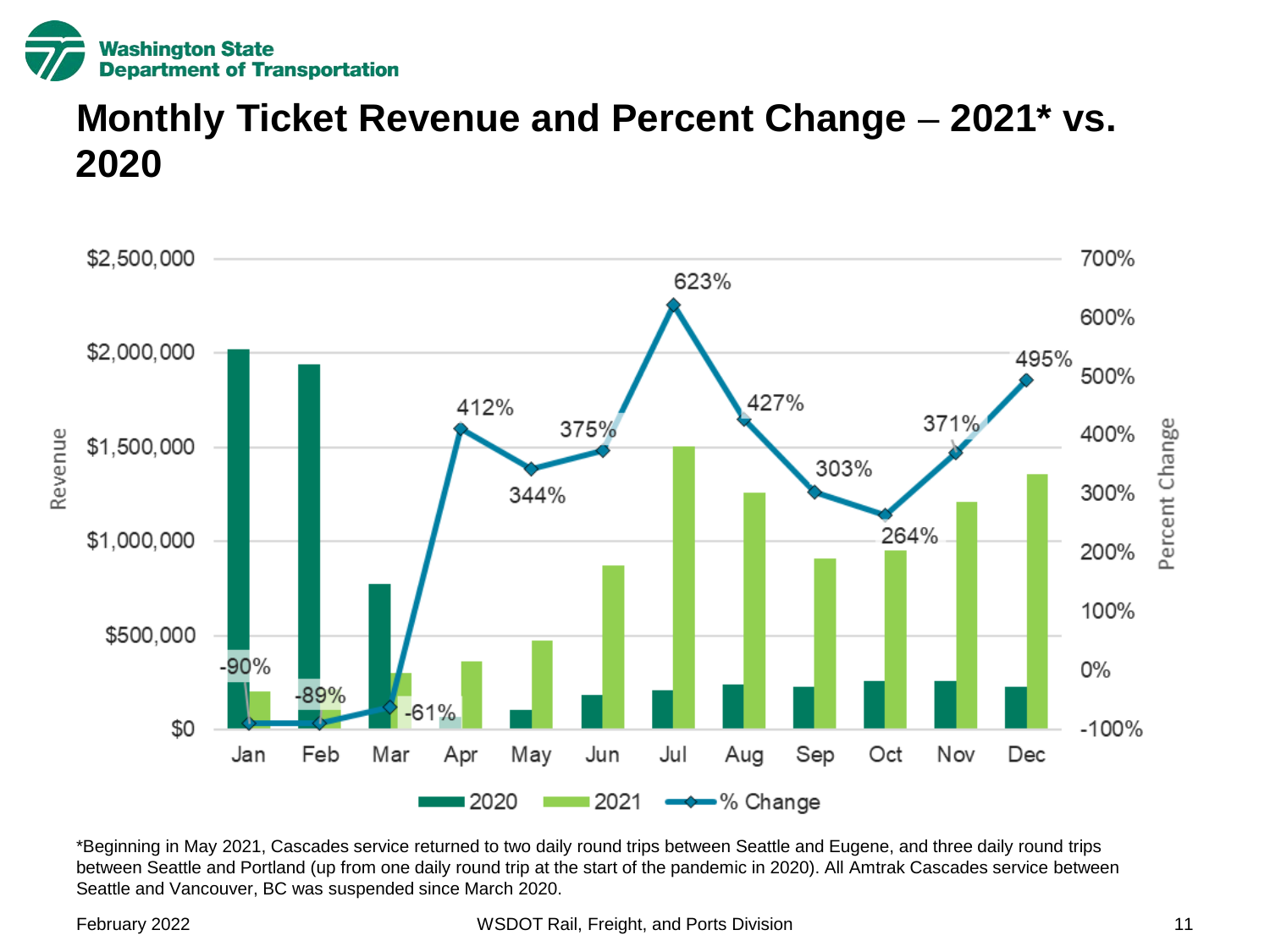

# **Annual Ridership by Segment – 2021**

### **Total ridership for 2021 = 251,000**

Insight into travel patterns can be gained by looking at where riders travel. The three segments of the Pacific Northwest Rail Corridor are defined as between Eugene and Portland, between Portland and Seattle, and between Seattle and Vancouver, British Columbia. Individual trains can operate within a segment or across segments. When a rider boards the train in one segment and gets off the train in another (for example, boards in Salem and gets off in Olympia), that rider is said to "cross segments" as depicted along the top of the graphic below. Ridership values do not include transfers. Understanding where riders travel is a useful way to see how the entire corridor operates as a unified system.



Ridership numbers are rounded to the nearest hundred.

The total ridership above does not include unidentified passengers who either deferred their trip to another day or their tickets were not scanned by Amtrak. Unidentified passengers accounted for less than 50 riders and is not displayed in the chart. \*All Amtrak Cascades service between Seattle and Vancouver, BC was suspended since March 2020.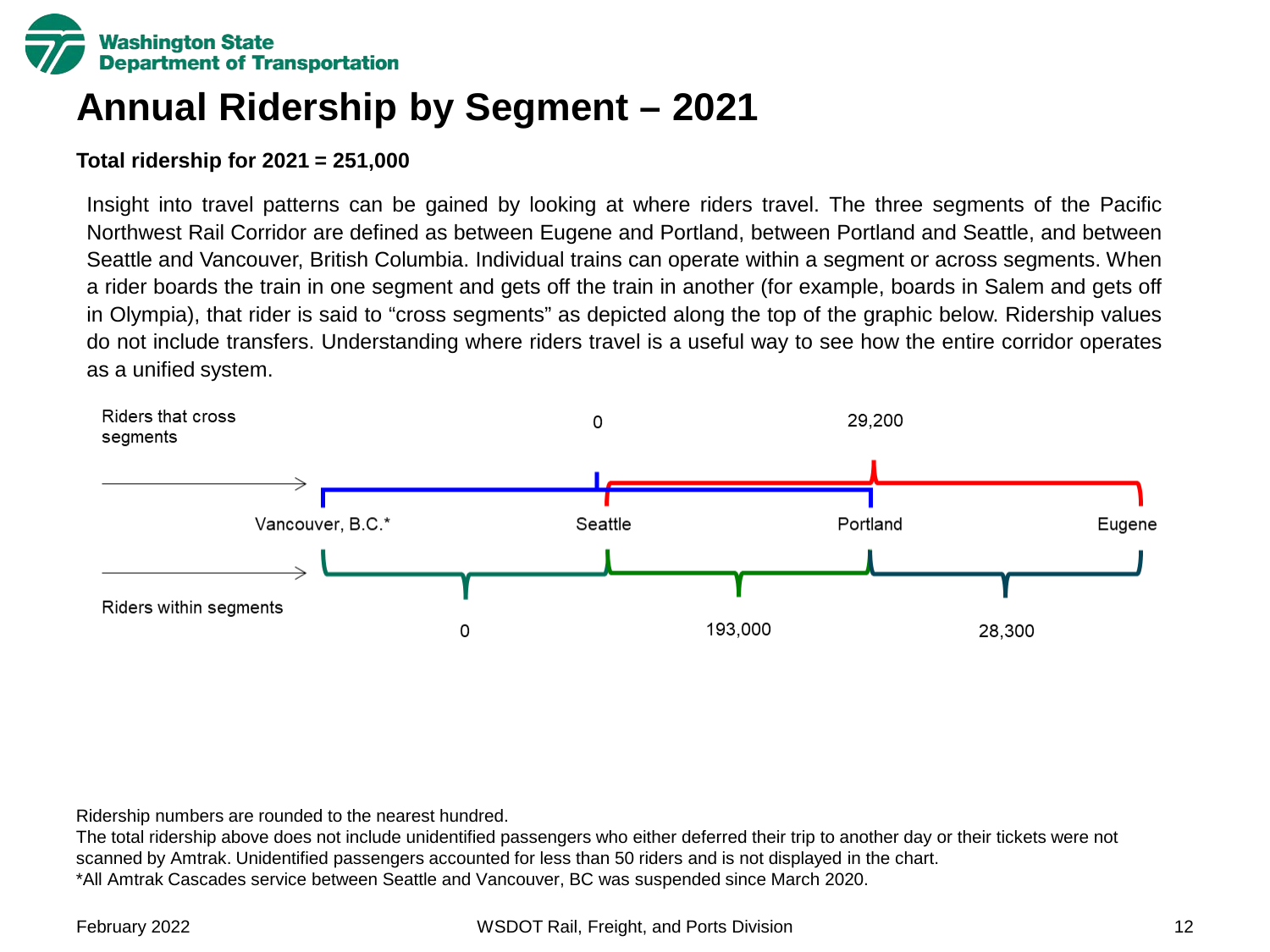

### **Annual Pets and Bicycles on board – 2017-2021\***



Pet and bicycle numbers are rounded to the nearest hundred.

\*Beginning in May 2021, Cascades service returned to two daily round trips between Seattle and Eugene, and three daily round trips between Seattle and Portland (up from one daily round trip at the start of the pandemic in 2020). All Amtrak Cascades service between Seattle and Vancouver, BC was suspended since March 2020.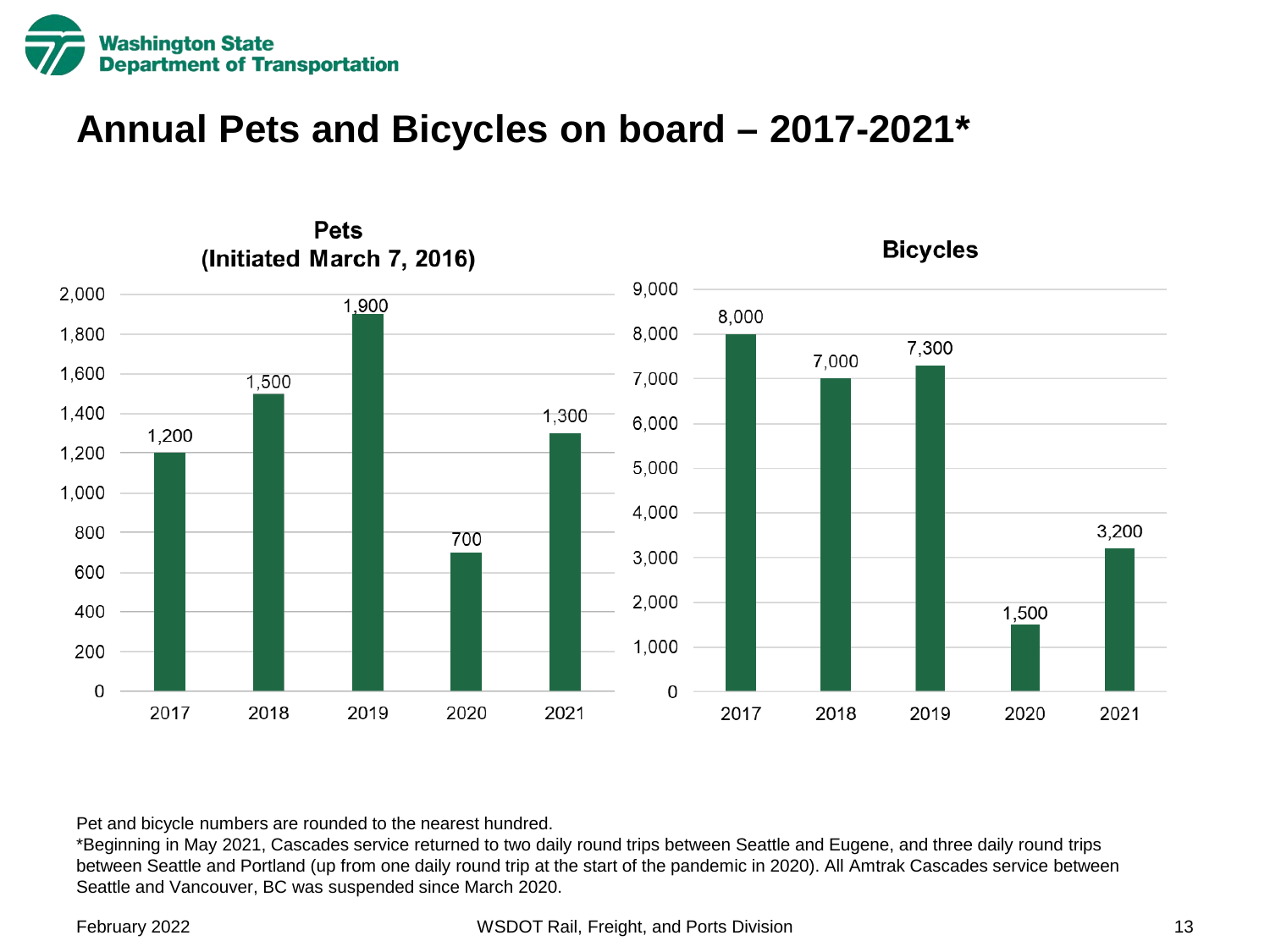

### **Annual Station On-Offs – 2021\***



On-Offs are a measurement of how many passengers got on and off the train at each station.

Unidentified passengers either deferred their trip to another day or their tickets were not scanned by Amtrak. Unidentified passengers accounted for less than 50 riders and is not displayed in the chart.

\*Beginning in May 2021, Cascades service returned to two daily round trips between Seattle and Eugene, and three daily round trips between Seattle and Portland (up from one daily round trip at the start of the pandemic in 2020). All Amtrak Cascades service between Seattle and Vancouver, BC was suspended since March 2020.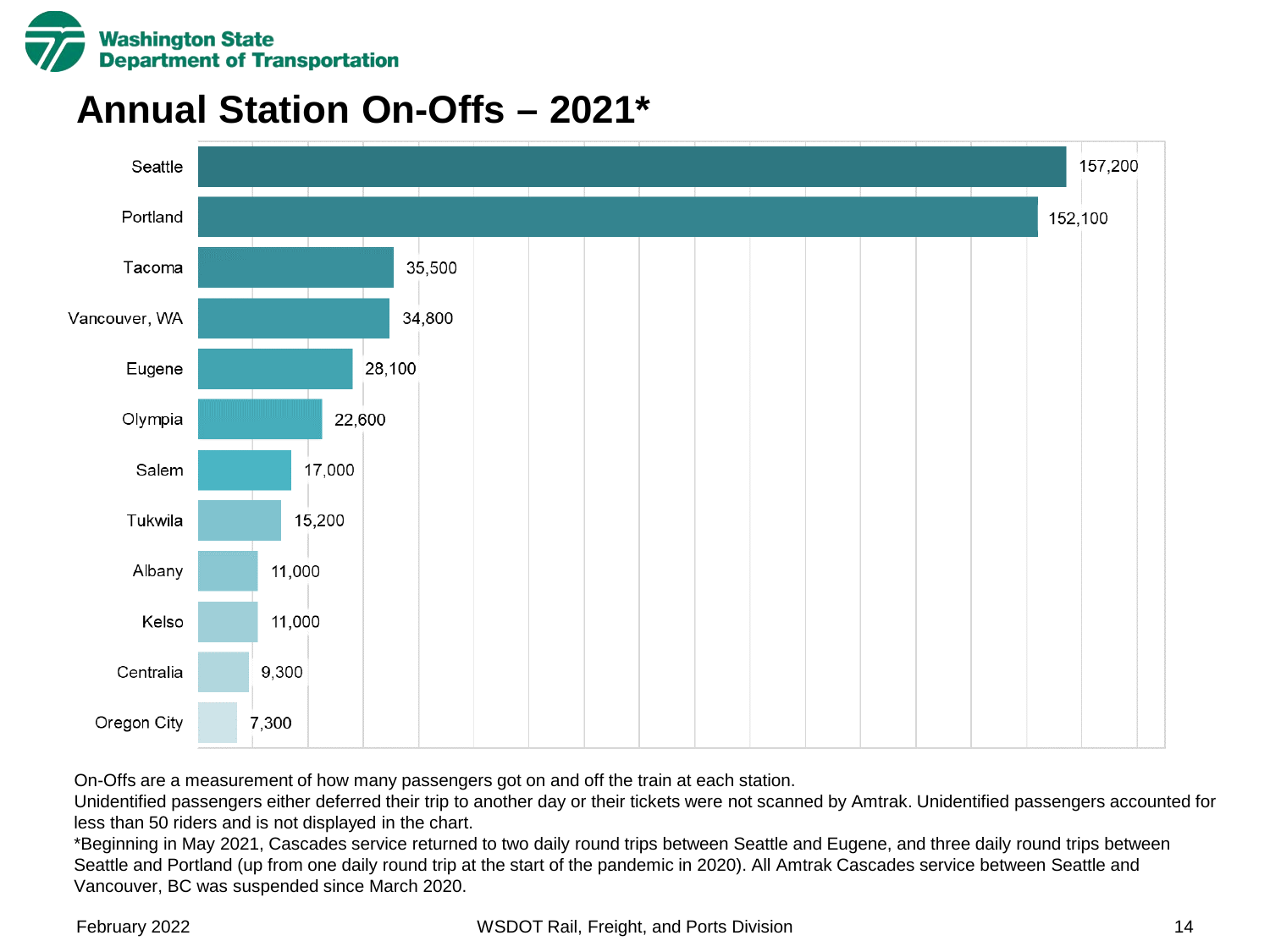

### **Annual Ticket Revenue by City Pair – 2021 Revenue per City Pair and Percentage of Total Revenue**



Revenue numbers are rounded to the nearest 1,000.

"All other city pairs" include over 60 city pairs as well as unidentified riders not associated with a specific city pair.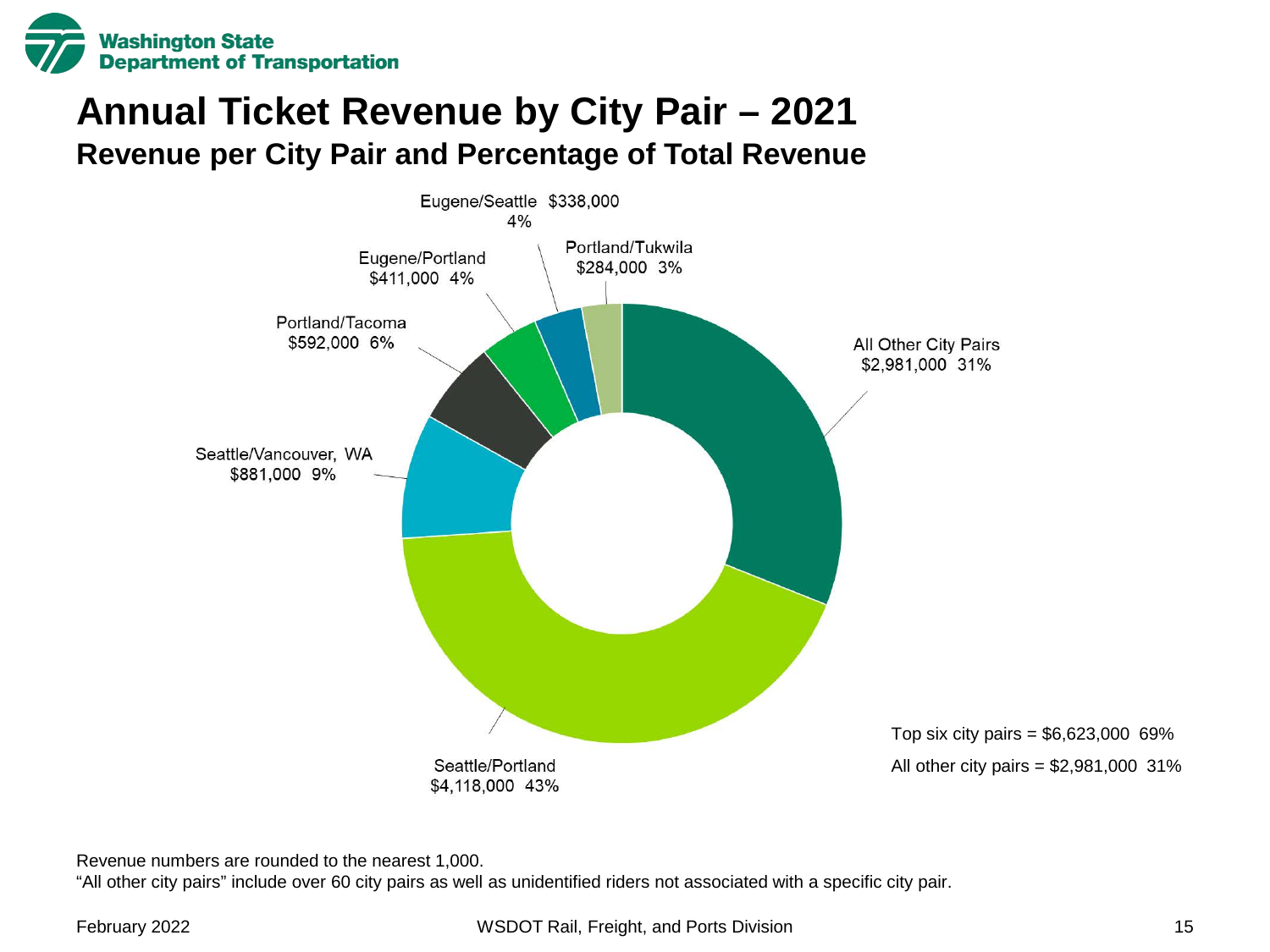

### **Annual Ticket Revenue by Station – 2021\***



A passenger ticket provides passage between two stations – the origin station and the destination station. Ticket revenue for each ticket is split equally between the origin and the destination stations.

\*Beginning in May 2021, Cascades service returned to two daily round trips between Seattle and Eugene, and three daily round trips between Seattle and Portland (up from one daily round trip at the start of the pandemic in 2020). All Amtrak Cascades service between Seattle and Vancouver, BC was suspended since March 2020.

\*\*Unidentified passengers either deferred their trip to another day or their tickets were not scanned by Amtrak. Revenue per station rounded to the nearest thousand.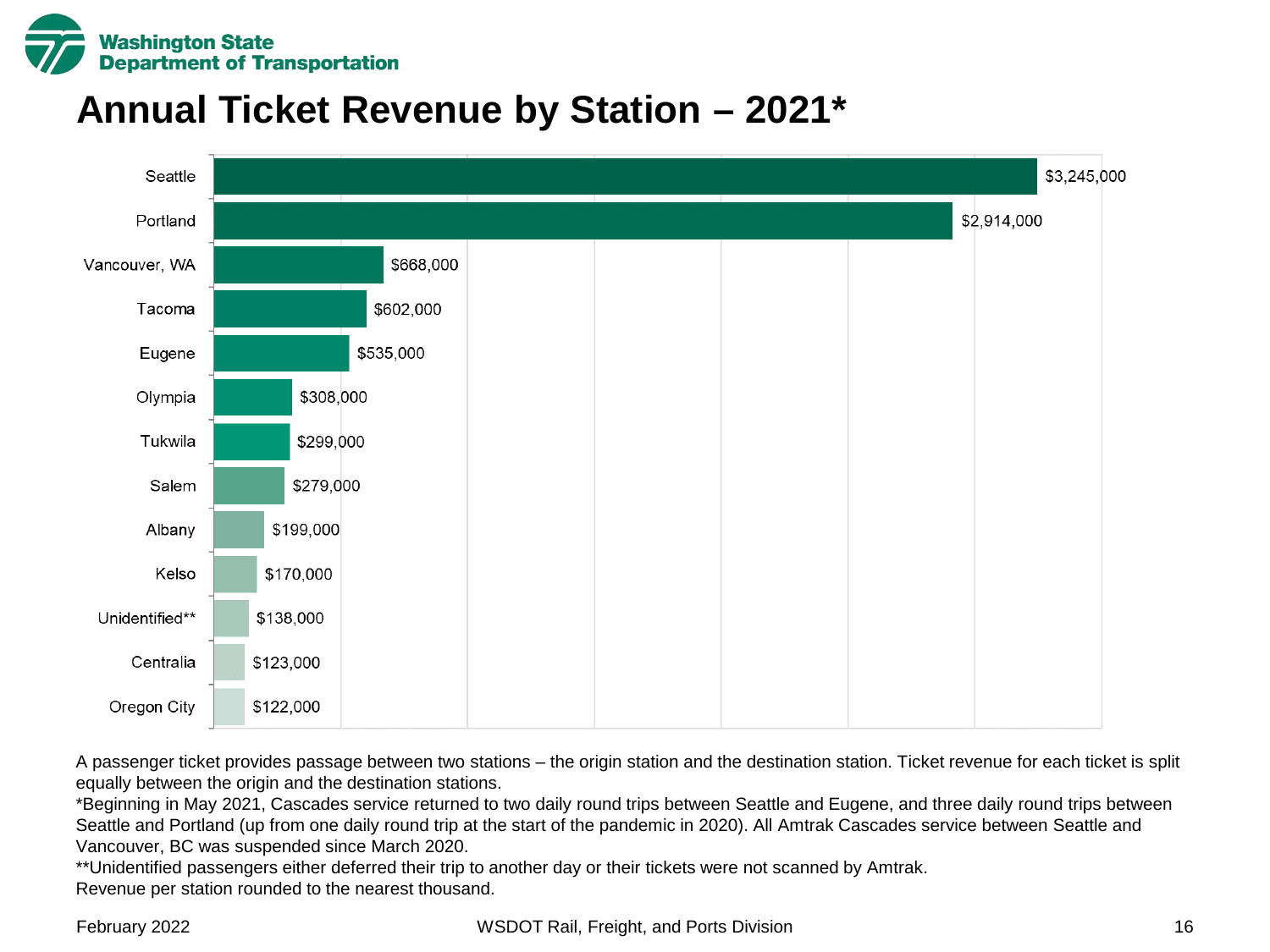

# **10-Year On-Time Performance – 2012-2021 Washington-supported trains only**



The Service Outcome Agreement counts a train as on-time if it arrives at Portland, Seattle, or Vancouver B.C. within 10 minutes or less of the published arrival time. Per the Service Outcome Agreement between Amtrak, BNSF, and WSDOT that took affect in January 2018, the on-time performance goal was raised from 80% to 88%. Between 2012 and 2016, annual on-time performance was relatively stable and ranged between 70% and 77%. It dropped to 47% in 2017, gradually bounced back to 62% percent in 2020, then dropped to 51% in 2021.